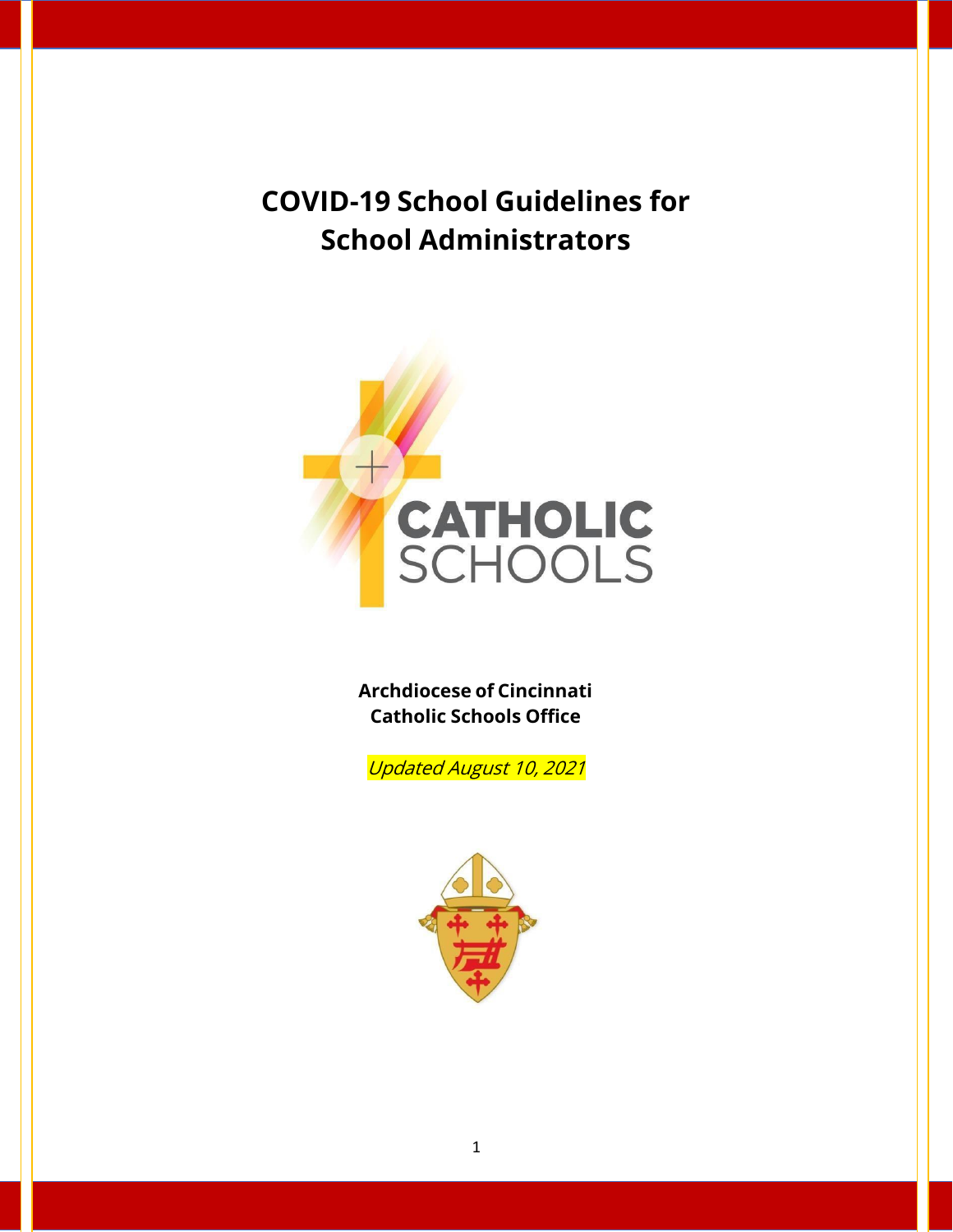A message from the Superintendent Susan M. Gibbons:

As we continue into the 2021-2022 school year with the COVID-19 pandemic (and the evolving Delta variant), we remember all those whose lives have been directly affected by this illness. We remain vigilant in our protection of all God's children who are enrolled in our Catholic schools and we pray for good health for all children, families, staff, and communities. The Catholic Schools Office of the Archdiocese of Cincinnati offers the following considerations under four guiding principles: Build, Protect, Prioritize, and Operate to support schools and Catholic school leaders as they prepare toreturn to school this fall. The Catholic Schools Office serves 112 schools within 19 counties, with various recommendations aligned to local stakeholders. Health considerations referenced in this document are basedupon the recommendations of the Centers for Disease Control (CDC). Recommendations may be updated and/or changed based upon changed circumstances or directives from experts as the 2021-2022 school year progresses. Itis our commitmentto allCatholic schools within theArchdiocese of Cincinnati to provide support, resources, and collaboration around concepts and ideas to best meet the specific needs of all our schools.

# **The Archdiocese of Cincinnati Catholic Schools Office's Guiding Principles: Build, Protect, Prioritize, and Operate.**

- 1. **BUILD <sup>a</sup> community centered around Christ that supports the social and emotional well-being of all members.**
- 2. **PROTECT students, staff, and families within our school communities.** Schools will evaluate and consider the health and safety guidelines recommended by the CDC and local health departments.
- 3. **PRIORITIZE curriculum and instruction to ensure accelerated learning opportunities.** Christcentered, in-person, data-driven intentional instruction remains the goal for student learning.
- 4. **OPERATE efficiently, collaboratively, and responsibly.** Schools should be prepared to operate in- person, taking into consideration the health and safety guidelines outlined by the CDC and local health departments.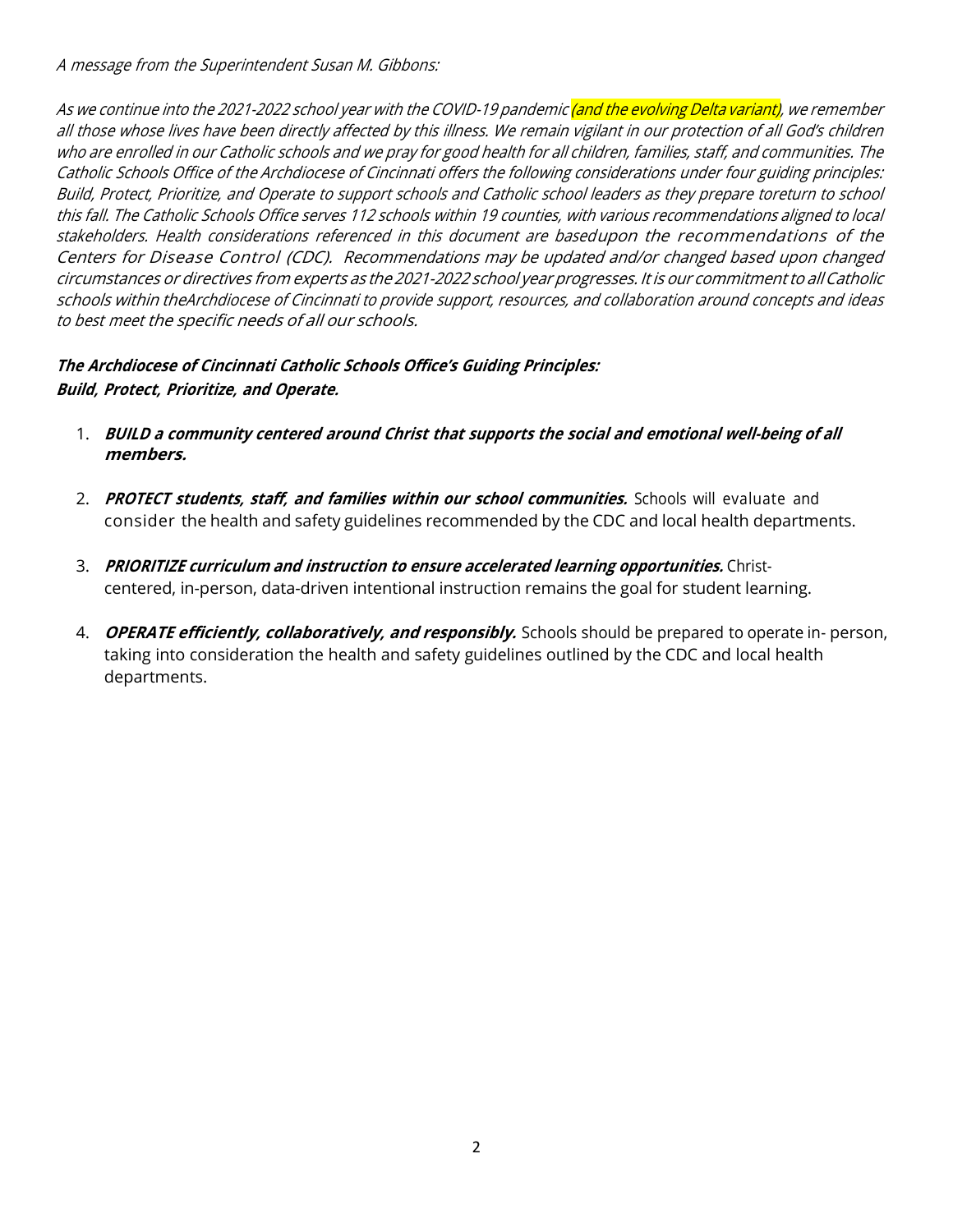### **CONSIDERATIONS**

### **BUILD – Considerations**

- o Continue meaningful and relevant prayer and ongoing parish based Catholic faith formation opportunities for faculty, staff, and students to deepen their spirituality as they seek fulfillment in God the Father.
- $\circ$  Collaborate with priests and pastors regarding school masses and prayer services as they seek to Radiate Christ in their communities.
- $\circ$  Investigate opportunities to share in faith formation and catechetical moments with neighboring schools as we seek to strengthen Christ's church within the Archdiocese of Cincinnati.

## **PROTECT - Considerations**

- o **CDC:** All interested parties, including faculty, staff, students, and parents should review the complete CDC guidelines here: [https://www.cdc.gov/coronavirus/2019-ncov/community/schools-childcare/k-12](https://www.cdc.gov/coronavirus/2019-ncov/community/schools-childcare/k-12-guidance.html) [guidance.html](https://www.cdc.gov/coronavirus/2019-ncov/community/schools-childcare/k-12-guidance.html) (Please note, these guidelines can change by the day. It is important to regularly monitor the CDC's guidance in this area.)
- o **Vaccination: COVID-19 vaccines are recommended, but not required, for all who are eligible.** Consult with your health care provider regarding COVID-19 vaccination decisions.
- o **Face masks: The Archdiocese of Cincinnati recognizes the strong, personal views many individuals have concerning face masks. The CDC now recommends universal indoor masking for all teachers, staff, students, and visitors to K-12 schools, regardless of vaccination status. At this time, the Archdiocese of Cincinnati is not issuing an Archdiocesan-wide policy requiring face masks in schools; that decision will be left to the discretion of local Catholic school and parish leadership, taking into consideration all relevant factors.** 
	- $\circ$  According to the CDC, those who are vaccinated may resume activities without wearing a mask or social distancing. However, to maximize protection from the Delta variant and prevent possibly spreading it to others, the CDC recommends that even vaccinated individuals wear a mask indoors in public if in an area of substantial or high transmission [\(https://covid.cdc.gov/covid](https://covid.cdc.gov/covid-data-tracker/#county-view)[data-tracker/#county-view\)](https://covid.cdc.gov/covid-data-tracker/#county-view).
	- o According to the CDC, people generally do not need to wear masks when outdoors. However, the CDC recommends that people who are not fully vaccinated wear a mask in crowded outdoor settings or during activities that involve sustained close contact with other people who are not fully vaccinated.
	- o **Anyone at any time may wear a mask for protection.**
- o **Physical/Social Distancing:** The CDC recommends that schools maintain at least 3 feet of physical distance between students, staff, and volunteers within classrooms or other indoor school environments.
- o Where social distancing is difficult or impossible, multiple layers of other prevention strategies, such as indoor masking, are recommended by the CDC. However, as mentioned above, the Archdiocese of Cincinnati is not issuing an Archdiocesan-wide policy requiring face masks in schools; that decision will be left to local Catholic school and parish leadership.
	- o **Daily Health Assessments**: Students and staff should stay home when they have signs of infectious disease and be referred to their healthcare provider for testing and care.
	- o **Hygiene:** Schools shall provide opportunities for handwashing and ensure hand sanitizer is readily available.
	- o **Shared Supplies:** General cleaning is recommended when using shared supplies.
	- o **Exposure**: Schools should follow the current recommendations of the local health departments with regards to any exposure to COVID-19. A school may choose to perform screen testing or contact tracing in order to promptly identify cases, clusters, and outbreaks.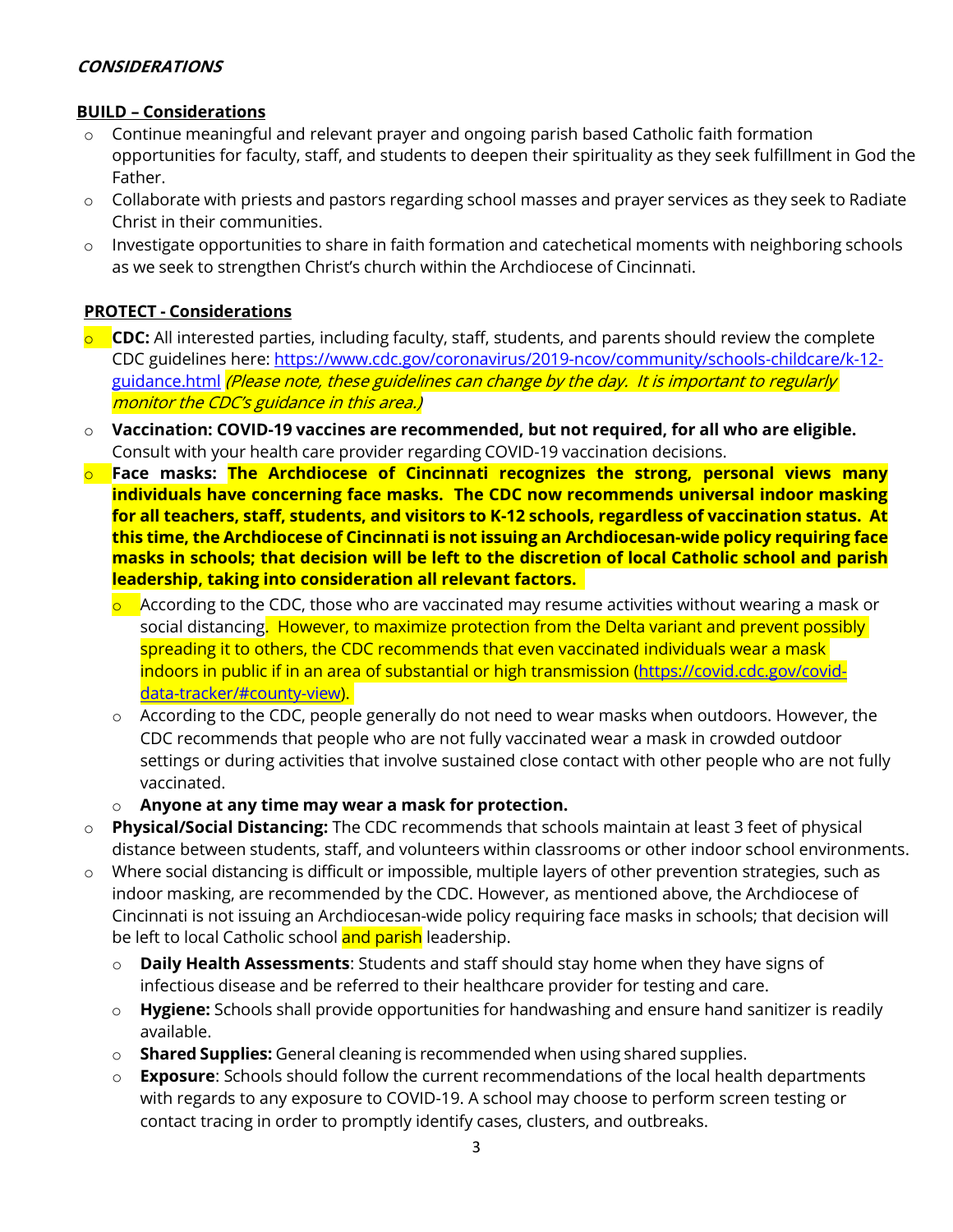## **PRIORITIZE** – **Considerations**

- o **Curriculum, Instruction, and Assessment:** Curriculum and instructional planning should be student centered and focused on accelerating learning (student growth and achievement) for all students. Christ-centered, in-person, data-driven intentional instruction remains the goal for student learning.
	- Gather and analyze student data from 2020-2021 (EOY) spring assessments and 2021- 2022 (BOY) fall assessments to develop and implement a systematic approach to accelerate student learning.
	- Design and implement learning experiences that increase the rate of learning, incorporating specific aspects of interventions, approaches, and strategies that focus on the current learning needs of individual students.
	- Focus on learning leaps rather than on learning loss providing intentional instruction and assessment guided by the prioritized standards set out in the Graded Course of Study.
	- Social Emotional Learning (SEL) shall be integrated into core content areas across all grade levels. Implementation of a plan of support with resources shall be easily accessible in response to the social-emotional needs of students and staff.
	- Enrichment and intervention opportunities, departmentalized courses, and related arts instruction may return to pre-COVID-19 protocol.
	- Utilize Emergency Assistance to Non-Public Schools (EANS) funding to incorporate evidence-based strategies, interventions, and activities that create a learning environment to support students and accelerate learning.
	- Enhance the professional learning communities to focus on teacher learning as well as student learning. Provide opportunities to foster, nurture, and sustain teacher capacity and expertise within your building.

# **OPERATE – Considerations**

- $\circ$  Schools should plan to operate fully in-person, with the understanding that additional prevention strategies (such as requiring facial coverings for anyone who is not fully **vaccinated,** and periods of remote learning may become necessary if outbreaks of COVID-19 related illnesses occur at the local level. A contingency plan is recommended should such an outbreak occur.
- o Schools should operate responsibly by evaluating and considering guidelines and procedures outlined by local governing agencies. This would include considerations needed for transporting students to and from school. Per the CDC, passengers and drivers must wear a mask on school buses, including on buses operated by public and private school systems.
- $\circ$  Provide adequate training for all employees to know and recognize the most likely symptoms of COVID-19 and to know how to protect employees and students from infection.
- o Distribute COVID-19 Acknowledgment of Risks Form to students and families at start of the 2021-2022 school year.